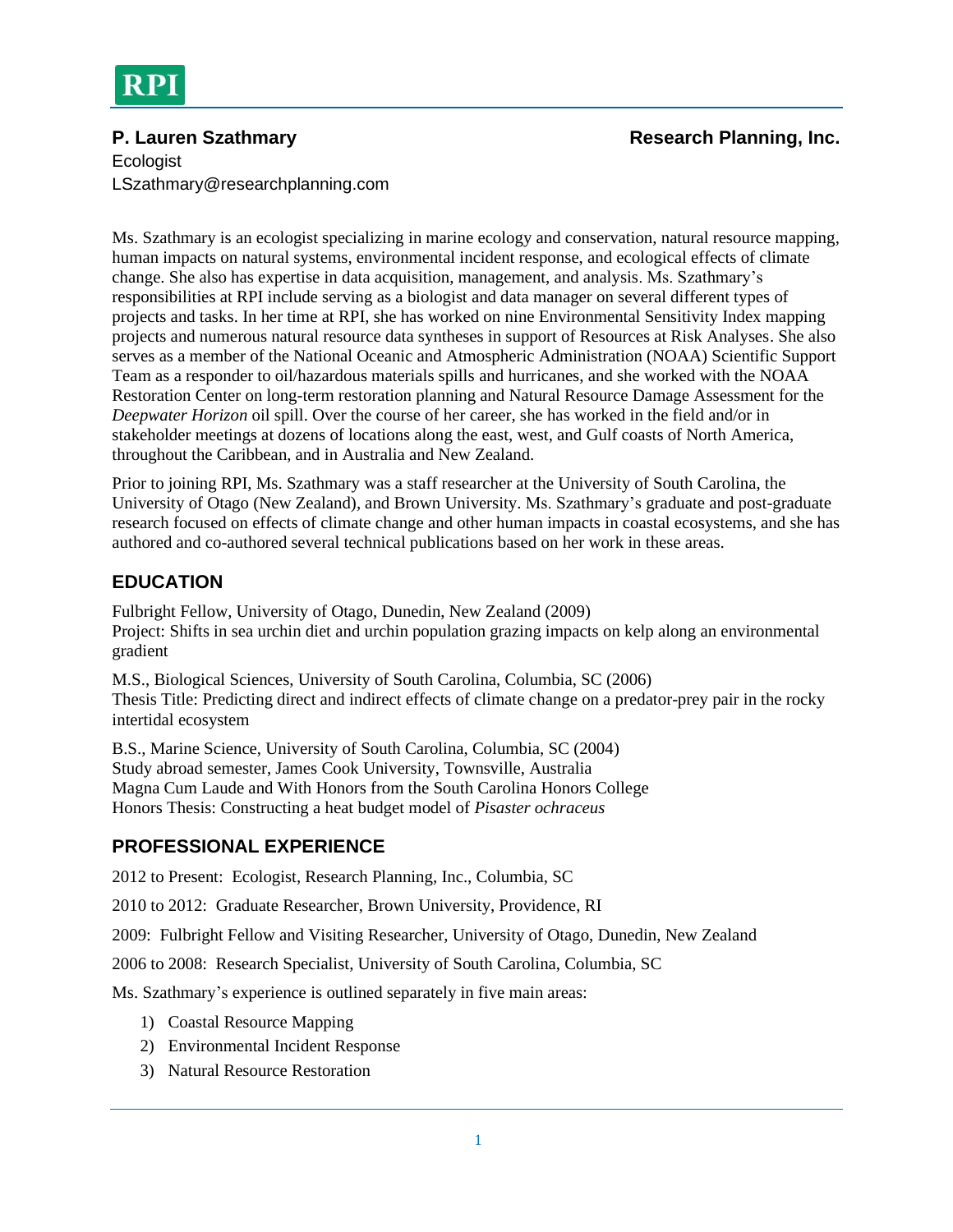- 4) Ecological Modeling
- 5) Experimental Ecology

#### **COASTAL RESOURCE MAPPING**

Environmental Sensitivity Index (ESI) Mapping: Ms. Szathmary has served as lead biologist on the following ESI Projects used for coastal zone management, contingency planning, and hazardous material/natural disaster responses:

| South Florida                                         | 2013 |
|-------------------------------------------------------|------|
| Texas, Upper Coast                                    | 2013 |
| Louisiana                                             | 2013 |
| Delaware Bay                                          | 2013 |
| Oregon/Washington                                     | 2014 |
| Chesapeake Bay                                        | 2015 |
| Southwest Florida                                     | 2016 |
| Mackinac Straits and St. Clair – Detroit River System | 2019 |
| Texas                                                 | 2021 |

Her role as lead biologist on multiple ESI projects requires extensive correspondence with biological and socio-economic resource experts from several government, university, and private agencies throughout the U.S. She has extensive experience in natural resources data collection, interpretation, and compilation using both quantitative data sources and participatory mapping techniques.

#### **ENVIRONMENTAL INCIDENT RESPONSE**

Ms. Szathmary is part of the Scientific Support Team to the U.S. Coast Guard provided by the National Oceanic and Atmospheric Administration (NOAA) for hurricane and oil and chemical spill response. She provided on-scene support to the Emergency Support Function (ESF) – 10 responses for Hurricanes Maria (Puerto Rico, 2017-2018, Environmental Unit Leader) and Florence (North Carolina, 2018, Environmental Unit Technical Specialist). In these roles, she coordinated the identification of potential pollution threats in the maritime environment, including sunken, sinking, or damaged vessels, and developed salvage plans to minimize additional impacts to sensitive habitats (i.e., mangroves, seagrass, coral reefs, marshes, oyster reefs) during the removal or mitigation process. She also conducted emergency consultations, including: USACE Section 404/10; ESA Section 7 with USFWS and NMFS Protected Species Division; NMFS Essential Fish Habitat; National Historic Preservation Act Section 106 consultation with PR SHPO and NC SHPO; and facilitated local consultations with Puerto Rico Department of Natural and Environmental Resources and North Carolina Department of Environmental Quality. She has also written numerous resources at risk analyses for oil and chemical spill events and drills.

## **NATURAL RESOURCE RESTORATION**

Ms. Szathmary was part of the NOAA Restoration Center *Deepwater Horizon* Restoration Planning Team. She worked with federal, state, NGO, and academic scientists to develop long-term restoration plans to restore natural resources damaged by the *Deepwater Horizon* oil spill. She was a member of the mesophotic and deep benthic ecosystems sub-team, and her work with this group included organizing and leading sub-team meetings with all partners, researching restoration alternatives, synthesizing available data to scale restoration alternatives, and developing a database of Marine Protected Area (MPA) effectiveness primary literature and data to be used for a broad-scale meta-analysis. She also contributed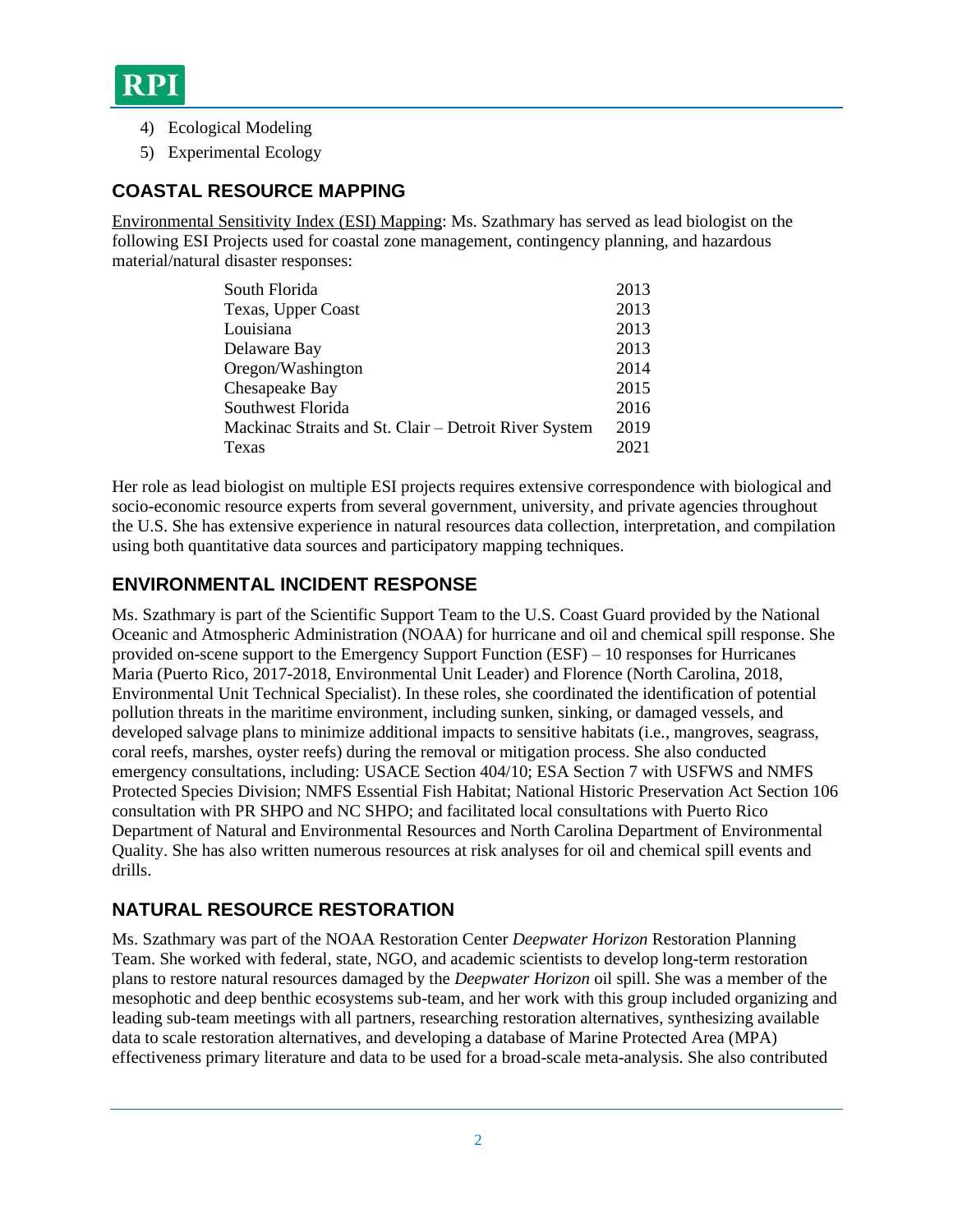to writing the Programmatic Damage Assessment and Restoration Plan (PDARP) and the Programmatic Environmental Impact Statement (PEIS) for the final settlement with BP.

Ms. Szathmary also serves as a reviewer of restoration projects for the U.S. Department of Treasury. She conducts best available science and environmental compliance reviews for proposals submitted for Direct Component RESTORE Act funding. Reviewed projects include coastal restoration of wetlands and upland areas and offshore coral reef restoration via artificial reef construction and coral outplanting.

## **ECOLOGICAL MODELING**

From 2004 – 2008, Ms. Szathmary worked as a researcher with a group at the University of South Carolina that used ecological modeling techniques to investigate the effects of climate change on rocky intertidal ecosystems. She developed and used computer models of animal body temperatures to understand how climate change affects organism physiology and species interactions. This project required the use of several U.S. government historical climate datasets and forecasts, computer modeling skills, and field validation of models. She also expanded the use of these models worldwide and managed a network of collaborators from 50 sites in 8 countries.

# **EXPERIMENTAL ECOLOGY**

Salt marsh resilience mechanisms after regional die-off: From  $2010 - 2012$ , Ms. Szathmary worked as part of a group at Brown University that investigated salt marsh resilience and recovery from humancaused salt marsh die-off. Using field experiments, she tested hypotheses related to effects of predator depletion, consumer population dynamics, and plant facilitation to understand the specific mechanisms of salt marsh resilience in the face of a range of human impacts.

Effects of climate change on salt marsh habitats: From 2010 – 2012, Ms. Szathmary designed, managed, and executed an integrative research project to examine the effects of climate change in U.S. east coast salt marsh ecosystems. She devised and executed a large-scale field experiment to test the effects of elevated air temperature and/or drought on vegetation in multiple salt marsh habitats in southern U.S. salt marshes. Ms. Szathmary also used field experiments to investigate the potential for recovery of salt marsh pan habitats in New England following an extreme climate event.

## **RELEVANT SKILLS AND CERTIFICATIONS**

*Software* – R, ArcGIS 10, Microsoft Office Suite, EndNote

*Hardware –* Experience using RTK GPS networks and equipment

*Certifications –* PADI Divemaster with Nitrox and dry suit certifications, 24-hour HAZWOPER, Basic CPR/first aid, PADI Emergency Oxygen Provider, Canadian Red Cross Boating Safety Program Pleasure Craft Operator

## **AWARDS, GRANTS, AND FELLOWSHIPS**

Brown University Environmental Change Initiative Quick Start Grant (2012) Fulbright Graduate Student Fellowship for research and study in New Zealand (2009) Bamfield Marine Sciences Centre Graduate Research Scholarship (2004) Phi Beta Kappa membership (2004) Traci Heincelman Memorial Scholarship, Marine Science Program, University of South Carolina (2004) College of Science and Mathematics Scholarship, University of South Carolina (2003, 2004)

Outstanding Undergraduate in Marine Science Award, University of South Carolina (2002, 2003) Howard Hughes Undergraduate Research Fellowship (2002)

National Science Foundation Research Experiences for Undergraduates Internship (2002)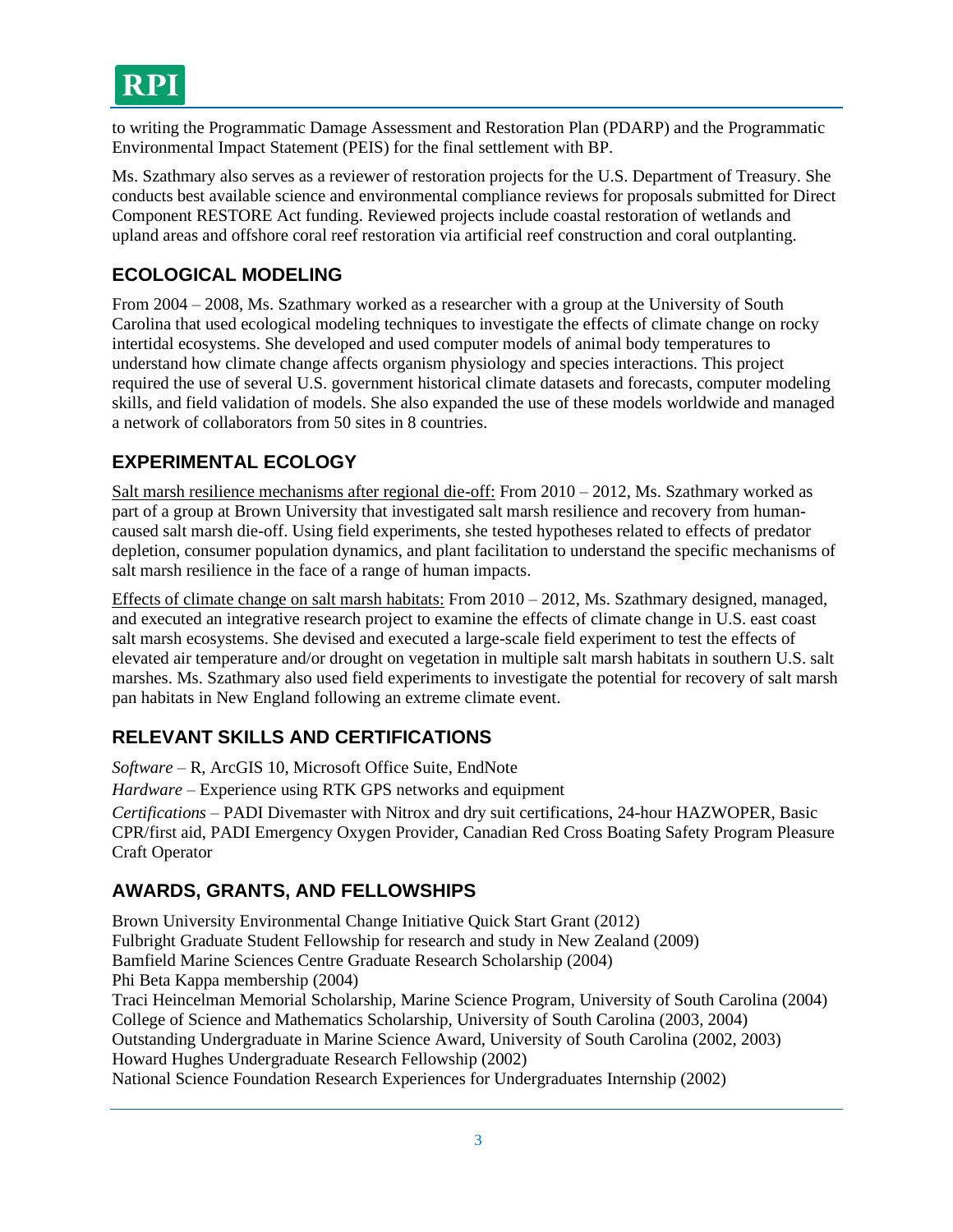

University Scholars Scholarship, University of South Carolina (2000 – 2004) South Carolina LIFE Scholarship (2000 – 2004)

#### **PUBLICATIONS**

- Petersen, J., D. Nelson, T. Marcella, J. Michel, M. Atkinson, M. White, C. Boring, **L. Szathmary**, J. Weaver. 2019. Environmental Sensitivity Index Guidelines, Version 4.0. NOAA Technical Memorandum NOS OR&R 52.
- Helmuth, B., F. Choi, A. Matzelle, J. Torossian, S. Morello, K. A. S. Mislan, L. Yamane, D. Strickland, **P. L. Szathmary**, and 39 others. 2016. Long-term, high frequency in situ measurements of intertidal mussel bed temperatures using biomimetic sensors. Scientific Data, 3, Article number 160087, doi:10.1038/sdata.2016.87

Article covered in *The New York Times*, 10/17/2016, [http://www.nytimes.com/2016/10/18/science/robotic-mussels-climate-change.html;](http://www.nytimes.com/2016/10/18/science/robotic-mussels-climate-change.html) *Science Daily*, 10/17/2016,<https://www.sciencedaily.com/releases/2016/10/161017150400.htm>

- Altieri, A. H., M. D. Bertness, T. C. Coverdale, E. E. Axelman, N. C. Herrmann, and **P. L. Szathmary**. 2013. Feedbacks underlie the resilience of salt marshes and rapid reversal of consumer driven die-off. Ecology. 94: 1647-1657.
- **Szathmary, P. L.**, B. Helmuth, and D. S. Wethey. 2009. Climate change in the rocky intertidal zone: predicting and measuring the body temperature of an intertidal keystone predator. Marine Ecology Progress Series 374: 43-56.
- B. R. Broitman, **P. L. Szathmary**, K. A. S. Mislan, C. A. Blanchette, and B. Helmuth. 2009. Predatorprey interactions under climate change: the importance of habitat vs. body temperature. Oikos 118: 219-224.
- **Szathmary, L.** and B. Helmuth. 2007. Temperature change. In: Encyclopedia of Tidepools and Rocky Shores, eds. M. Denny and S. Gaines. University of California Press.

#### **SELECTED PRESENTATIONS**

- **P. L. Szathmary**, A. H. Altieri, T. C. Coverdale, M. D. Bertness. 2011. Potential mechanisms of recovery from die-off in Cape Cod salt marshes. Benthic Ecology Meeting, Mobile, AL.
- Helmuth, B., D. S. Wethey, S. Pincebourde, K. A. Smith, **P. L. Szathmary**, S. A. Woodin, T. J. Hilbish, and V. Lakshmi. 2008. Ecological forecasting and hindcasting in the rocky intertidal zone: where and when do we worry about weather? Society of Experimental Biology, Symposium: "Climate change: from genes to ecosystems", Marseilles, France.
- Helmuth, B., D. S. Wethey, **P. L. Szathmary**, K. A. Smith, V. Lakshmi, and T. J. Hilbish. 2008. From MODIS to mussels: ecological forecasting of coastal ecosystem responses to climate change. American Society of Limnology and Oceanography, Orlando, FL.
- **Szathmary, L.**, K. A. Smith, D. S. Wethey, L. Brin, and B. Helmuth. 2007. Ecological forecasting in the intertidal zone: accuracy of mussel temperature predictions. Western Society of Naturalists Meeting, Ventura, CA.
- Helmuth, B., K. A. Smith, **L. Szathmary**, D. S. Wethey, S. Pincebourde, F. Lima, V. Lakshmi, J. Hilbish, and S. A. Woodin. 2007. Ecological forecasting of coastal ecosystems: triaging the train wreck of climate change. Climate Information: Responding to Users' Needs, University of Maryland, College Park, MD. (poster)
- Helmuth, B., **L. Szathmary**, J. Hilbish, and D. S. Wethey. 2007. Whether to worry about weather: understanding the climate of body temperature in the intertidal zone. Estuarine Research Federation,